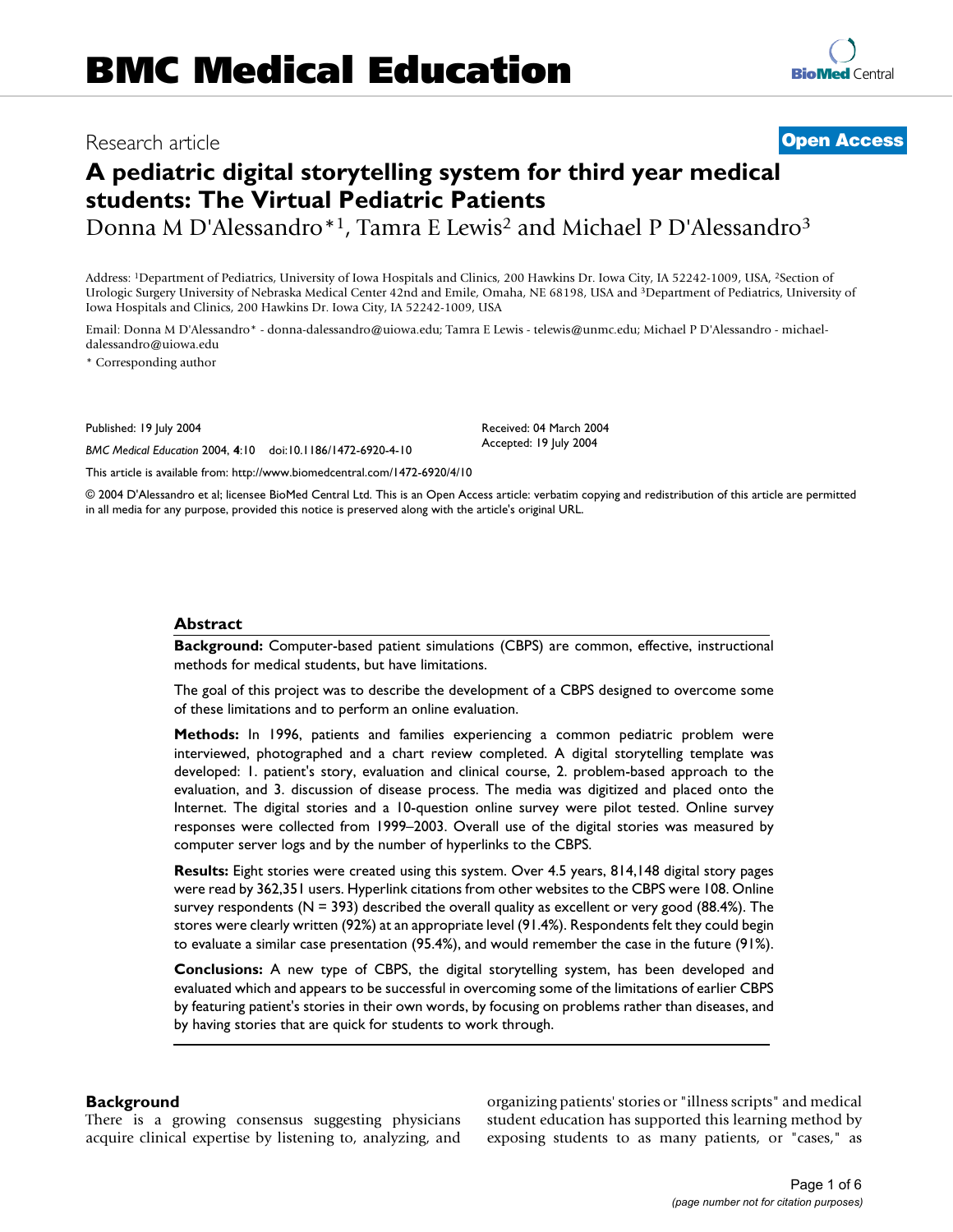possible during their training [1,2]. The art of storytelling in medicine has been shown to be a method for teaching values and attitudes, for professional development, and enhancement of interpersonal communication [3-8].

Problem based learning is a curriculum development and delivery system that relies on real world, multi-answer problems or cases to drive the curriculum. Students solve the problems themselves while being guided teachers or facilitators. Problem based learning problems are typically in the form of cases that are narratives of complex, real-world challenges common to the discipline being studied [9,10]. This is sometimes referred to as the case method [11]. Cases can be in various forms including those presented in print, verbally by teachers or by computers. "Computer-based patient simulations are situational experiences that present problem conditions close to real life. They are used to reinforce principles and practices that are essential to a trade or profession [12]." In the past, computer-based patient simulations (CBPS) have been offered as a method of providing a common patient base for medical student education. CBPS challenge and expand thinking, allowing students to develop problem solving skills, engage the students in synthesizing skills, and develop basic and advanced empathetic skills. Strong visceral connections to their learning are made, and long term recall is enhanced [13,14].

Thus, CBPS are a way to use stories to teach clinical skills but have only met with limited success. Some CBPS depict idealized, standardized patients synthesized from many patients, giving them few of the memorable qualities of real patients nor the richness and complexity of real patients' problems. CBPS may emphasize the knowledge of the "disease" at the expense of the "problem" with which the patient and the family are dealing (e.g. mid-gut malrotation, a disease versus vomiting, a problem). Furthermore, CBPS may attempt to be all encompassing and require long periods of time for students to work through and immense amounts of time for faculty to create and evaluate [15,16].

Computers also allow evaluations to be collected online and these evaluations have advantages and disadvantages. The advantages include user convenience, ease in collecting and collating data, and produces results that are often available sooner and more easily distributed. The disadvantages include user authentication, response rates that may be higher or lower than other methods depending on a specific situation, and potential changes in the users' actual responses. For example, a voluntary, anonymous survey of website's users has the limitations of not being able to authenticate its users and a potential difficulty in accurately determining the denominator of the response rate.

Therefore, the goals of this project were to: 1. describe the development of a CBPS designed to overcome some of these limitations, and 2. perform an online proof-of-concept evaluation by measuring the value of the CBPS to users.

## **Methods**

#### *Digital storytelling system development*

During the summer of 1996, digital stories were developed based on the following educational objectives:

1. Tell individual, memorable stories from real patients in their own words.

2. Emphasize the clinical problem faced by the patient and family and de-emphasize the disease the patient has.

3. Promote primary care principles (e.g. safety and health screening)

4. Written primarily at the level of the introductory pediatric clerkship for third year medical students.

5. Used for independent study by medical students locally and nationally (i.e. not as part of a specific course)

6. Take a limited amount of time for students to work through (approximately 20–30 minutes).

7. Take a limited amount of time to author.

Due to its emphasis on memorable, first person patient stories, which emphasize common pediatric problems, we called our CBPS a digital storytelling system.

To be consistent with national guidelines for medical student education, a list of common pediatric problems was developed during the summer of 1996 based on national pediatric curricula, national health statistics, and inpatient and outpatient census data from 2 hospitals [[17-20] and Unpublished data, collected by DMD during general pediatric fellowship at Children's Hospital, Boston 1993– 1995.]. Patient stories related to these problems were then sought from families in outpatient clinics and inpatient wards at the University of Iowa. After informed consent, the patient and/or family members were interviewed and photographed. A second year medical student completed a chart review and imaging and pathology slides were obtained as appropriate.

#### *A 4-section digital story template was developed*

1. The patient's story, evaluation process and clinical course told through the patient's voice and a clinical narrator.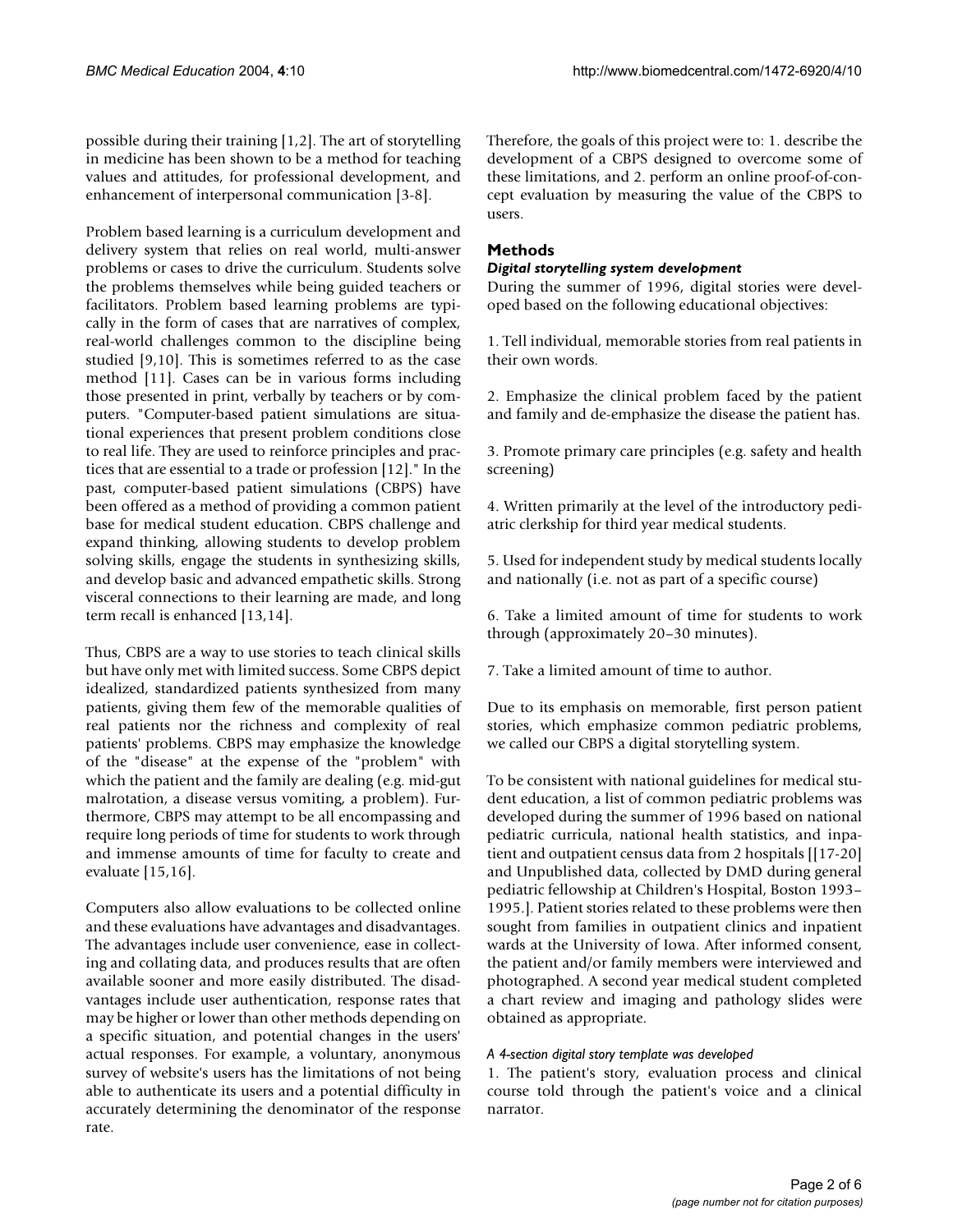2. A problem-based approach to the evaluation of the patient's problem, including differential diagnoses, history, physical examination, and laboratory and imaging evaluation.

3. A discussion of the patient's disease process based upon journal articles.

4. A brief conclusion and follow-up told through the patient's voice.

The patient stories were initially written by a second year medical student and reviewed and edited by a practicing pediatrician and pediatric radiologist for accuracy. A literature review was conducted and a problem-based approach to the evaluation of the patient's problem and a discussion of the patient's actual disease process was written by a practicing pediatrician. A science educator and professional storyteller reviewed the initial stories for their storytelling abilities.

All media was digitized and entered into the digital story template by a medical student. The digital media was then assembled into Hypertext Markup Language (HTML) files and placed on the University of Iowa's Virtual Hospital® digital library at: [http://www.vh.org/pediatric/provider/](http://www.vh.org/pediatric/provider/pediatrics/VirtualPedsPatients/PedsVPHome.html) [pediatrics/VirtualPedsPatients/PedsVPHome.html.](http://www.vh.org/pediatric/provider/pediatrics/VirtualPedsPatients/PedsVPHome.html) The Virtual Hospital allows free, anonymous use of its entire collection to educate patients, and healthcare providers for the purpose of improving patients' care, outcome, and lives [21].

### *Online evaluation*

Two independent measures of digital storytelling value were used: usage of the digital stories and measurement of hyperlink citations between Internet websites. From January 1, 1999–July 1, 2003 the usage of to the digital storytelling system was extracted from computer server log files and analyzed using Analog 1.2.3 (University of Cambridge Statistical Laboratory, Cambridge, England). This determined how many times the digital storytelling system was used and by how many users. On July 27, 2003, hyperlink citations were recorded using the Google search engine searching for the term "link: [http://www.vh.orPro](http://www.vh.org/Providers/Simulations/VirtualPedsPatients/PedsVPHome.html)[viders/Simulations/VirtualPedsPatients/PedsV](http://www.vh.org/Providers/Simulations/VirtualPedsPatients/PedsVPHome.html) [PHome.html](http://www.vh.org/Providers/Simulations/VirtualPedsPatients/PedsVPHome.html)" [22].

Additionally, a 10-item online survey of respondent attitudes with Likert scale, best answer and written comments was developed in 1997 and pilot tested using a group of medical educators and medical students [http:www.vh.org/pediatric/provider/pediatrics/](http://www.vh.org/pediatric/provider/pediatrics/VirtualPedsPatients/OnlineSurvey.html)

[VirtualPedsPa tients/OnlineSurvey.html.](http://www.vh.org/pediatric/provider/pediatrics/VirtualPedsPatients/OnlineSurvey.html) The anonymous, voluntary survey was placed on the homepage of the digital storytelling system in May 1999. Automated responses were mailed electronically to one author (DMD). The responses from May 1999–July 2003 were coded using a pre-determined coding scheme by a research assistant. Coding was checked for accuracy by one author (DMD) and showed accurate coding.

# **Results**

## *Digital storytelling system*

Eight digital stories were created for this digital storytelling system. The problems included children with an abdominal mass, fever, leg pain, sore throat, and vomiting and diarrhea. They also included an adolescent with leg pain and a newborn with vomiting. Another digital story begins with the child's father saying, "This is my son Bobby, he is 5 years old. He's always been a pretty normal kid." His father then describes the problem by saying, "Bobby has had a long history of bowel problems. About 2-1/2 years ago, we noticed that he was constipated a lot. " The problem-based evaluation includes a clinical differential diagnoses (i.e. constipation/encopresis, hypothyroidism, functional abdominal pain, plumbism or lead toxicity, sacral agenesis, neurologic abnormality) and laboratory differential diagnoses (i.e. plumbism with secondary constipation and iron deficiency anemia.) The prognosis and follow-up are told again by the father who says, "He's got another medicine to get the lead out of his blood and his bones. We can't go back to our home until we get the results of the Health Department's tests too. The doctors told us when he finished his treatment and the lead is gone, he'll be okay." The digital story ends with a general overview of ingestions and specifically lead intoxication. [http://www.vh.org/pediatric/provider/pedi](http://www.vh.org/pediatric/provider/pediatrics/VirtualPedsPatients/Case04/Case04.html) [atrics/VirtualPedsPatients/Case04/Case04.html](http://www.vh.org/pediatric/provider/pediatrics/VirtualPedsPatients/Case04/Case04.html)

The digital storytelling system contains a total of 63 pages (i.e. 8 patient story pages, 47 media pages and 8 support pages). Creation of the digital storytelling system took approximately 300 hours of development time. This included the time to contact and meet with consultants, digital story template development, procedure manual development, individual digital story development, etc. We estimate that a single digital story could now be developed with approximately 20 hours or less time inclusive.

### *Online evaluation*

A total of 814,148 pages of the digital stories were read by 263,351 users between January 1,1999 and July 31, 2003 with usage steadily increasing over time (Data not shown). The number of hyperlinks citations from other websites to the digital storytelling system was 108.

In 1997, a formative evaluation of the digital stories was completed by 8 medical students, who found the digital stories to be memorable, presented in a clear manner, written at the appropriate level, and took approximately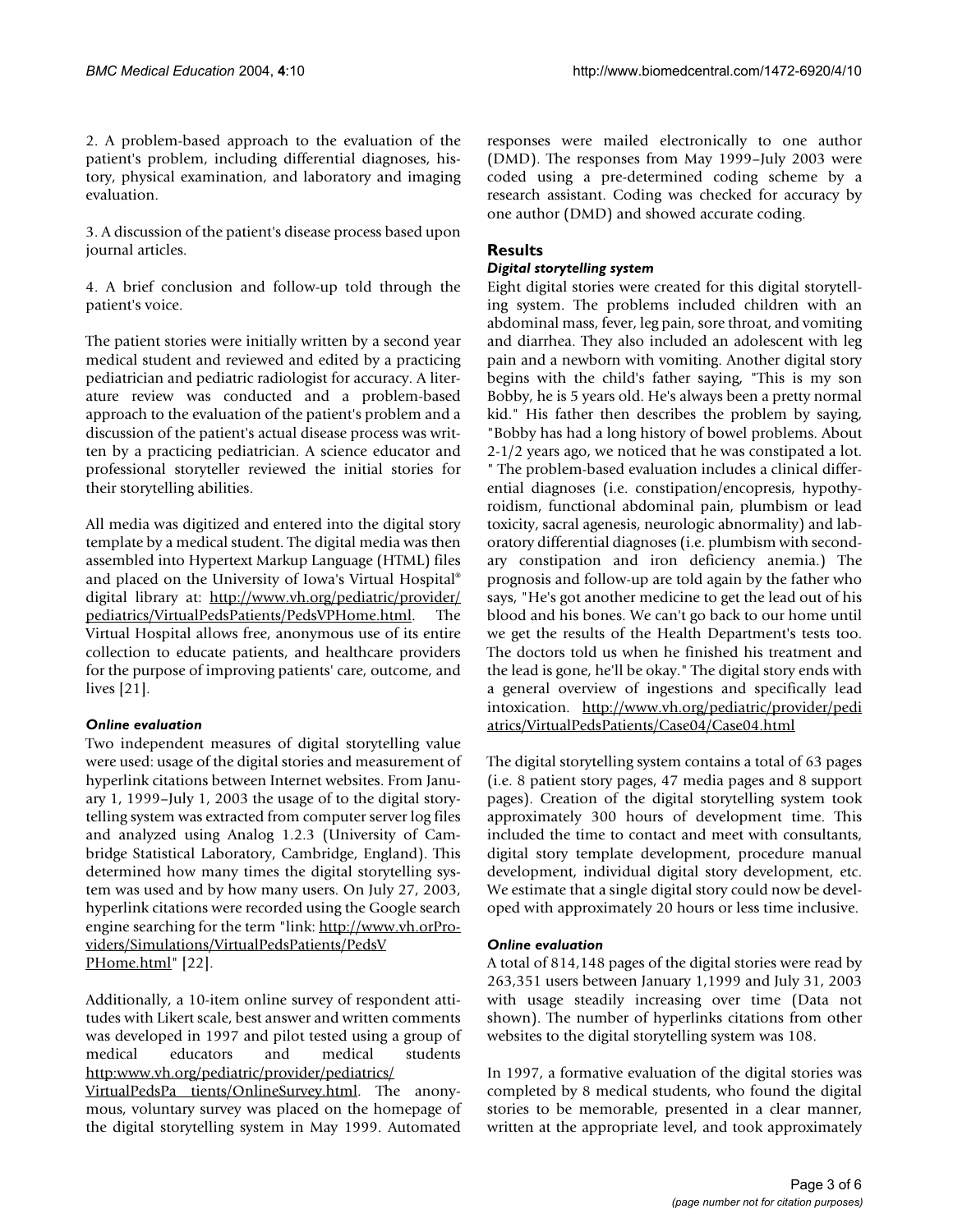| Question                                                                   | Overall<br>$N = 393+$ | Medical<br><b>Students</b><br>$N = 79+$ | <b>Physicians</b><br>$N = 103 +$ | <b>Allied Health</b><br><b>Professionals</b><br>$N = 53+$ | <b>Allied Health</b><br><b>Students</b><br>$N = 11 +$ | Other<br>$N = 90+$ | <b>No Answer</b><br>$N = 57+$ |
|----------------------------------------------------------------------------|-----------------------|-----------------------------------------|----------------------------------|-----------------------------------------------------------|-------------------------------------------------------|--------------------|-------------------------------|
| <b>Quality of Digital Stories N</b><br>$= 328*$                            |                       |                                         |                                  |                                                           |                                                       |                    |                               |
| <b>Excellent</b>                                                           | 46.3                  | 50.0                                    | 56.0                             | 46.2                                                      | 70.0                                                  | 31.0               | 0                             |
| Very Good                                                                  | 42.1                  | 43.2                                    | 34.0                             | 48.1                                                      | 30.0                                                  | 48.8               | 50                            |
| Written Clearly $N = 323*$                                                 | 92.0                  | 89.7                                    | 98.0                             | 98.0                                                      | 100                                                   | 83.1               | 66.7                          |
| <b>Content Written at</b><br>Appropriate Level $N = 326*$                  | 91.4                  | 96.1                                    | 92.2                             | 94.1                                                      | 90.0                                                  | 85.5               | 66.7                          |
| <b>Time to Work Through</b><br><b>Stories was Just Right</b><br>$N = 329*$ | 76.6                  | 70.5                                    | 76.4                             | 86.8                                                      | 80.0                                                  | 67.0               | 100                           |
| Could Begin to Evaluate a<br>Similar Patient $N = 326*$                    |                       |                                         |                                  |                                                           |                                                       |                    |                               |
| Yes, Could Evaluate                                                        | 57.4                  | 49.4                                    | 77.0                             | 56.6                                                      | 10.0                                                  | 45.8               | 100                           |
| <b>Evaluate Some Aspects</b>                                               | 38.0                  | 49.4                                    | 22.0                             | 41.5                                                      | 80.0                                                  | 41.0               | 0                             |
| Will Remember the Digital<br>Stories in Future $N = 373*$                  |                       |                                         |                                  |                                                           |                                                       |                    |                               |
| Yes, Could Evaluate                                                        | 45.6                  | 33.3                                    | 53.5                             | 52.9                                                      | 33.3                                                  | 44.6               | 45.3                          |
| Remember Some Aspects                                                      | 45.8                  | 57.7                                    | 39.4                             | 39.2                                                      | 66.7                                                  | 42.2               | 49.1                          |
| <b>Will Recommend Digital</b><br><b>Stories to Someone</b><br>$N = 324*$   |                       |                                         |                                  |                                                           |                                                       |                    |                               |
| Very Likely                                                                | 53.1                  | 55.1                                    | 53.0                             | 52.9                                                      | 50.0                                                  | 52.4               | 33.3                          |
| Little Likely                                                              | 21.0                  | 23.1                                    | 23.0                             | 21.6                                                      | 20.0                                                  | 17.1               | 0                             |

<span id="page-3-0"></span>**Table 1: Percent distribution of survey results**

Note: Not all survey questions were answered by each respondent. Numbers within the table are percentages based on the number of respondents to an individual survey question. \* N is the number of respondents answering this individual survey question + N is the number of respondents self-identified in this group

20–30 minutes to work through. Suggestions included more interactivity in the patient stories by using videoclips, questions and answers, and comparisons of medical student answers with expert clinicians' opinions.

From May 1, 1999–July 1, 2003 the online survey was filled out by a total of 393 respondents [Table [1](#page-3-0)]. Each respondent did not answer all survey questions. The percentages are based on the number of respondents to an individual survey question. Respondents described the overall quality of the digital storytelling system as excellent (46.3%) or very good (42.1%). Ninety-two percent felt the digital stories were written clearly and 91.4% felt they were written at the appropriate level for third year medical students. Respondents (76.6%) felt that the digital stories took the right amount of time to work through. Overall 95.4% felt they could begin to evaluate at least some aspect of a similar case presentation and 91.4% felt they would remember at least some part of the case in the future. Respondents (74.1%) were likely to recommend the digital stories to another person. Written suggestions are generally uniformly laudatory [http://www.vh.org/](http://www.vh.org/pediatric/provider/pediatrics/VirtualPedsPatients/TOC/VirtualPedPtAwards.html) [pediatric/provider/pediatrics/VirtualPedsPatients/TOC/](http://www.vh.org/pediatric/provider/pediatrics/VirtualPedsPatients/TOC/VirtualPedPtAwards.html) [VirtualPedPtAwards.html](http://www.vh.org/pediatric/provider/pediatrics/VirtualPedsPatients/TOC/VirtualPedPtAwards.html) but suggestions include increasing the digital storytelling system interactivity or having longer-term follow-up of the patients included.

Medical students in this survey (a subgroup of all respondents) described the overall quality as excellent (50%) or very good (43.2%): higher than all respondents. The medical students thought the digital stories were clearly written (89.7%) and at an appropriate level (96.1%). Medical students thought the digital stories took the right amount of time to work through (70.5%); slightly lower than all respondents did. Medical students (98.8%) felt they could begin to evaluate at least some aspect of a similar case presentation and 91% felt they would remember at least some part of the case in the future. Medical students (78.2%) were more likely to recommend the digital stories to another person than all respondents.

#### **Discussion**

Many different computer-based patient simulations (CBPS) have been developed, each with different educational objectives and integration into the educational setting for which they are designed. There are pediatric examples of CBPS in both open and closed systems (i.e.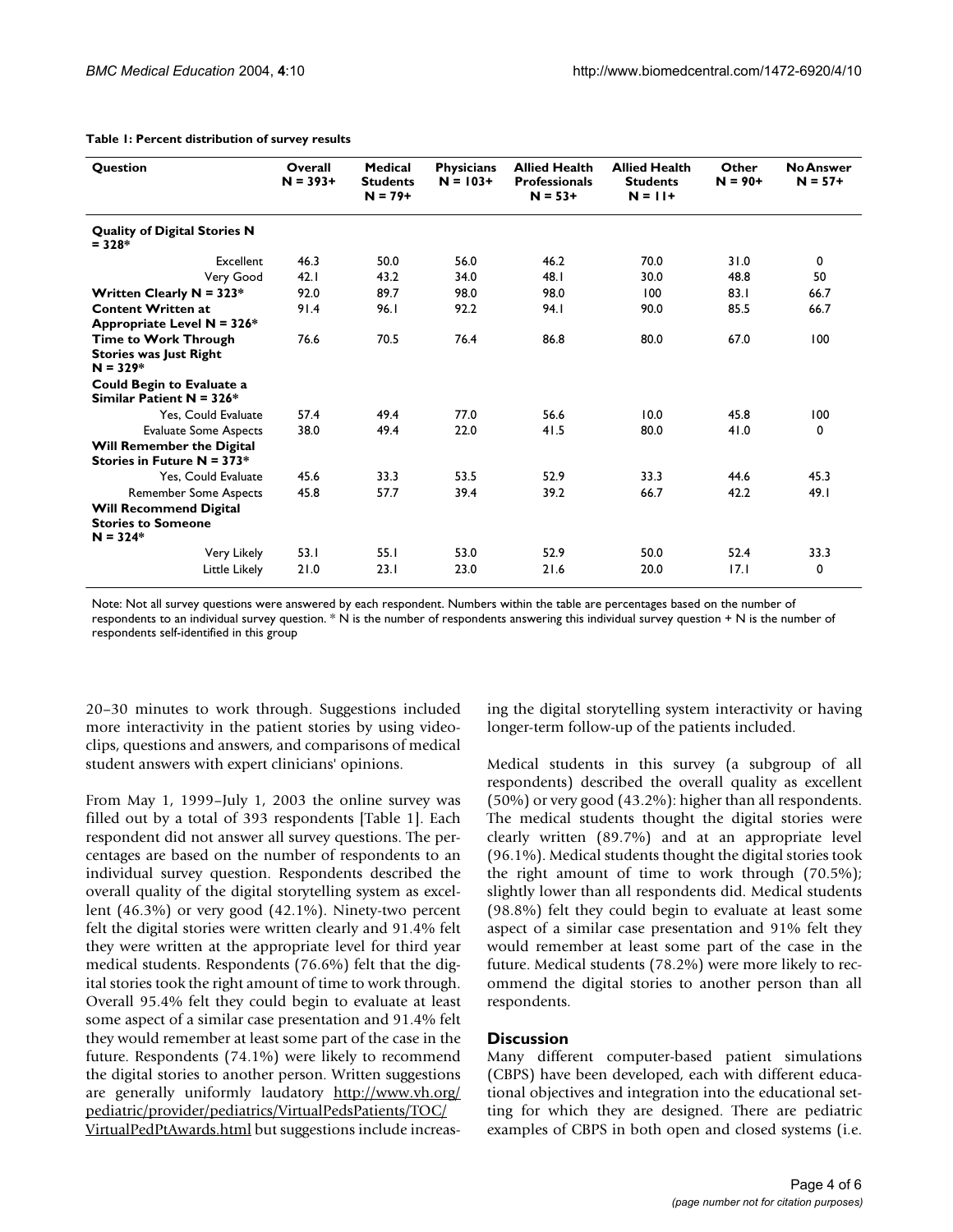CBPS available outside of or only within the institution) which can be found elsewhere and which have experienced mixed success [23-26]. We believe we have fulfilled most of the educational goals for which the digital storytelling system was developed. Notably, the patient's own words are used to describe the problem, the presenting clinical problem is emphasized, the disease process is presented but de-emphasized (i.e. the disease discussion is short and presented at the end of the story), the stories were quick to work through and were written at the appropriate level.

The digital storytelling system is valued by its users, as usage of the digital storytelling system has been high with over a quarter million users in the past 4.5 years. The literature suggests that to be well connected to the Internet as a whole, a website needs to be hyperlinked to 11–20 other websites [27]. The number of hyperlink citations from other websites to the digital storytelling system was 108, surpassing this number and suggesting that other website authors view the digital storytelling system as valuable enough to hyperlink their own website to the system.

Although originally designed for medical students, the digital storytelling system was used by a broad spectrum of health sciences students and practitioners whose responses on the survey indicate the digital stories were educationally useful. It appears that medical students in this survey learned from the digital stories because 98.8% of the students said they could begin to evaluate a similar patient problem and would remember (91%) at least some aspect of the digital stories in the future. Medical students felt the overall quality of the digital stories was very good or excellent 93.2% of the time and almost 78.2% were likely to recommend the digital stories to someone else (another measure of value to the respondent).

Survey respondents sometimes commented that they would like more interactivity in the digital stories. From a pedagogic standpoint this makes sense since it offers the ability to practice one's knowledge as one is learning. More interactivity can be easily applied to similar digital stories, but interactivity adds complexity to their development, increases development time and also adds time to work through the digital stories; especially in branching paradigms, where answers to questions leads the students to different pathways in the stories. Thus we chose to minimize interactivity to shorten development time and the time required to work through the stories.

The digital storytelling system development must be put into a historical context. It was developed in 1996 when the Internet was just beginning to become mainstream

and long before many of the Web technological innovations we take for granted today had been standardized. Also, it was developed with limited funds over a limited time period (i.e. institutional medical student summer research stipend and project). Nonetheless, the success of the digital storytelling system measured by long-term overall usage and user satisfaction suggests that it can serve as a template for future CBPS authors. At the center of any new CBPS project should be explicit educational goals and objectives from which the inevitable developmental tradeoffs can be decided. An evaluation plan, designed before the project begins, is critical to allow the project to be improved over time as well as in judging the final success of the project. The use of online evaluations have also increased since 1996 as institutional cultures have changed particularly with the increased need for timely reporting. One example is the United States Medical Licensing Examination that is now given at computer testing centers nationally [28].

The limitations of this study should be emphasized. Only a small percentage of the overall users of the digital storytelling system responded to the online survey and therefore there may be a potential bias towards respondents who were more positive. Authentication log-ins and compulsory surveys decrease use of websites [29], which detracts from the purpose of allowing free use of the digital storytelling system. Therefore these methods were not used. The survey does not directly ask what the respondent learned from the digital stories. Respondents are asked to hypothesize if they will remember the stories in the future and could not be re-surveyed to see if they actually did remember. However, it appears, en face, that these survey respondents believe there is an educational value to the digital stories by their responses.

# **Conclusion**

A new type of CBPS, the digital storytelling system, has been developed and evaluated which and appears to be successful in overcoming some of the limitations of earlier CBPS.

# **Competing interests**

None declared.

# **Authors contributions**

DMD developed the digital storytelling system, performed the data analysis and wrote the manuscript. TEL developed the digital storytelling system, helped perform the initial data analysis, and revised the manuscript. MPD developed the digital storytelling system, assisted with data analysis and revised the manuscript. All authors read and approved the final manuscript.